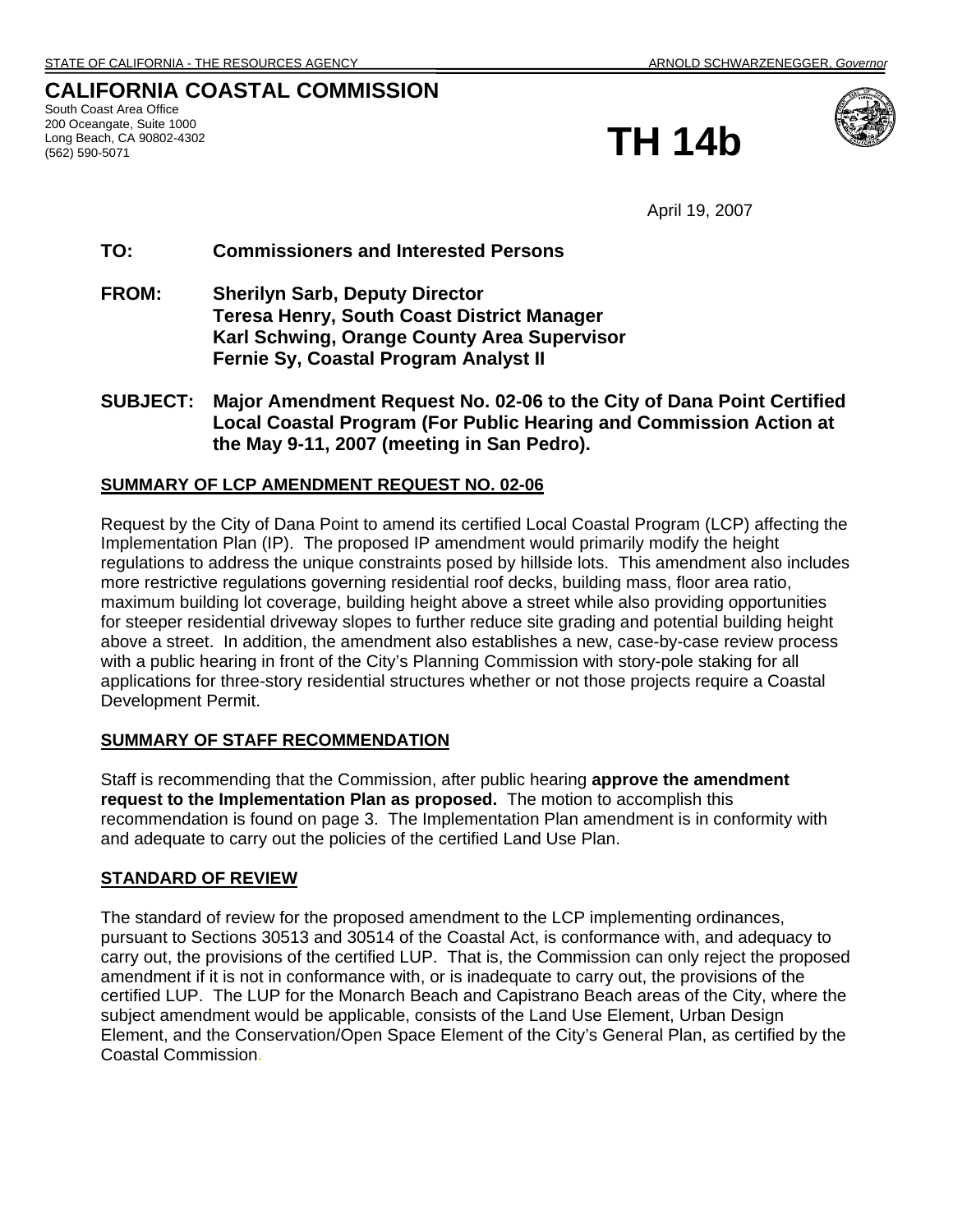## **SUMMARY OF PUBLIC PARTICIPATION**

Section 30503 of the Coastal Act requires public input in Local Coastal Program development. It states:

*During the preparation, approval, certification, and amendment of any local coastal program, the public, as well as all affected governmental agencies, including special districts, shall be provided maximum opportunities to participate. Prior to submission of a local coastal program for approval, local governments shall hold a public hearing or hearings on that portion of the program which has not been subjected to public hearings within four years of such submission.* 

The City of Dana Point Planning Commission held a public hearing on the proposed amendment on March 1, 2006 and voted to recommend approval of the IP amendments to the City Council. Five (5) speakers spoke at the public comments portion of the Planning Commission hearing. The first speaker spoke in support of the proposed amendment regarding the revised standards for roof decks and its impact on "doghouses". The second speaker spoke about modifications he would want to see regarding the proposed 15-foot height limit (which has not been reduced to 14-feet), the 5-foot height increase and datum for height determination. The third speaker, who was part of the task force that put together the amendment, spoke about how the proposed amendment would clean up the Code and assist the Planning Commission in their reviews. The fourth speaker spoke about his concern regarding the proposed 15-foot height limit (which has not been reduced to 14 feet), the 5-foot height increase. The fifth speaker spoke about how the proposed amendment had nothing to do with compatibility, scale or aesthetics. On March 22, 2006, the Dana Point City Council held a public meeting and adopted a resolution to approve and introduce an ordinance for the proposed IP amendment with some changes. Six (6) speakers spoke at the public hearing portion of the meeting. The first speaker requested that the item be removed from the agenda and recommended a formation of an oversight committee. The second speaker; who was part of the task force that put together the amendment, discussed the recommendation on increased slopes on driveways. The third speaker spoke about the impact of "doghouse". The fourth and fifth speakers spoke about impacts to private views. The sixth speaker, who was part of the task force that put together the amendment, echoed his support of the new regulation regarding FAR. On April 12, 2006, the Dana Point City Council held a public meeting and adopted an ordinance for the proposed IP amendment. On August 23, 2006 the City Council approved submittal of the LCP amendment for action by the Coastal Commission. Public notices for the hearings were printed in the Dana Point News and Orange County Register newspapers.

# **ADDITIONAL INFORMATION**

Copies of the staff report are available at the South Coast District office located in the ARCO Center Towers, 200 Oceangate, Suite 1000, Long Beach, 90802. To obtain copies of the staff report by mail, or for additional information, contact **Fernie Sy** in the Long Beach office at (562) 590-5071. Additional information may also be obtained from the City of Dana Point Community Development Department at (949) 248-3564.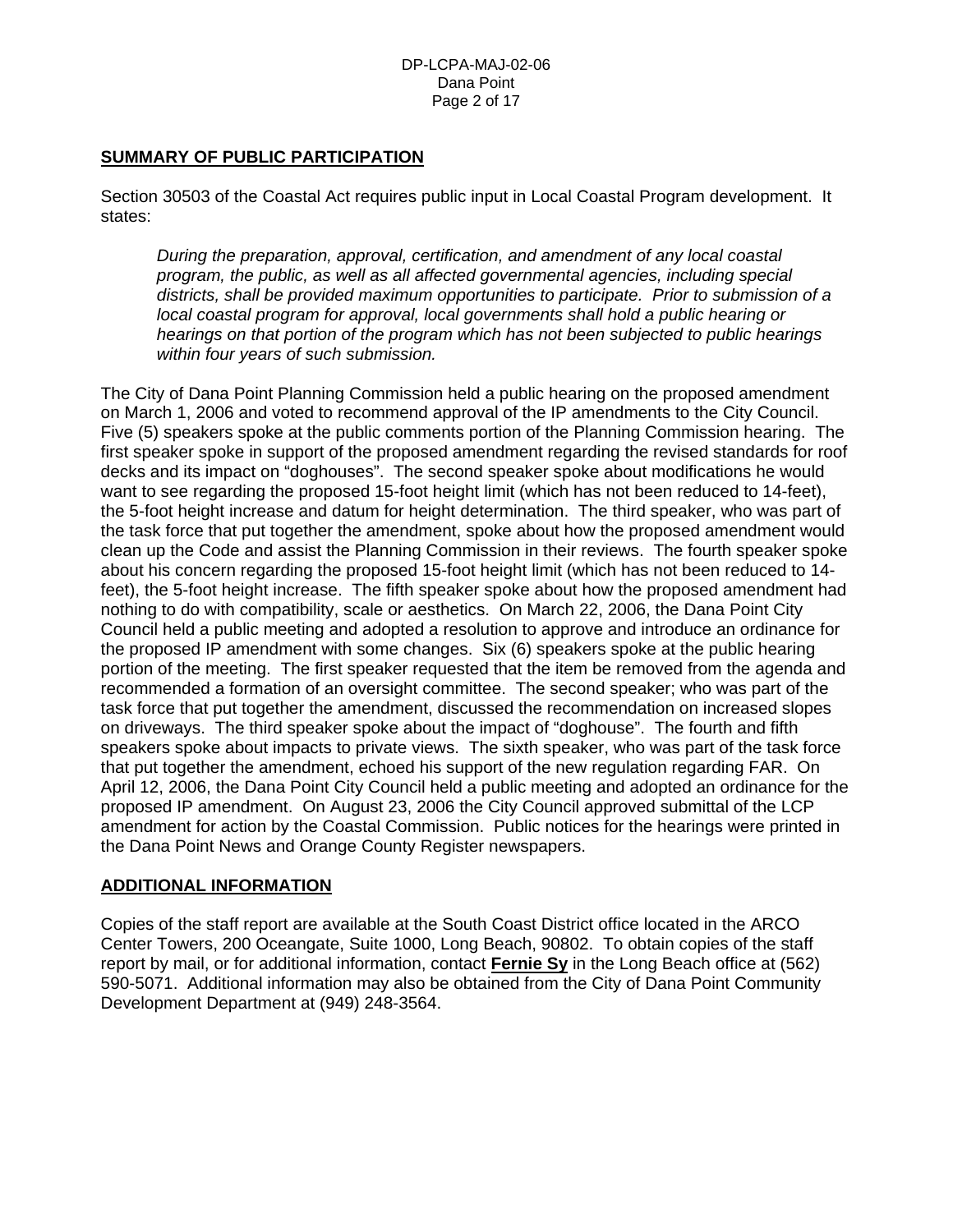# **I. STAFF RECOMMENDATION**

Staff recommends adoption of the following motion and resolution:

# **MOTION:** *I move that the Commission reject Implementation Program Amendment 02-06 to the Monarch Beach and Capistrano Beach segments of the Dana Point LCP, as submitted.*

# **STAFF RECOMMENDATION OF CERTIFICATION AS SUBMITTED:**

Staff recommends a **NO** vote. Failure of this motion will result in certification of the Implementation Program amendment as submitted and the adoption of the following resolution and findings. The motion passes only by an affirmative vote of a majority of the Commissioners present.

# **RESOLUTION TO CERTIFY IMPLEMENTATION PROGRAM AS SUBMITTED:**

The Commission hereby certifies Implementation Program Amendment 02-06 to the Monarch Beach and Capistrano Beach segments of the Dana Point LCP as submitted and adopts the findings set forth below on grounds that the Implementation Program conforms with, and is adequate to carry out, the provisions of the certified Land Use Plan. Certification of the Implementation Program will meet the requirements of the California Environmental Quality Act, because either 1) feasible mitigation measures and/or alternatives have been incorporated to substantially lessen any significant adverse effects of the Implementation Program on the environment, or 2) there are no further feasible alternatives or mitigation measures that would substantially lessen any significant adverse impacts on the environment that will result from certification of the Implementation Program.

# **II. PROCEDURAL REQUIREMENTS**

Pursuant to Section 13551(b) of the California Code of Regulations, a resolution for submittal must indicate whether the Local Coastal Program amendment will require formal local government adoption after Commission approval, or is an amendment that will take effect automatically upon the Commission's approval pursuant to Public Resources Code Sections 30512, 30513 and 30519. The City's resolution of adoption (Resolution No. 06-08-23-03) states that this LCP amendment will take effect upon Commission certification.

# **III. FINDINGS**

The following findings support the Commission's approval of the IP amendment as submitted.

The Commission hereby finds and declares as follows:

# **A. IMPLEMENTATION PLAN AMENDMENT**

# 1. Amendment Description

The City of Dana Point is requesting an amendment to the Implementation Plan portion of the certified LCP. The proposed IP amendment would primarily modify the height regulations to address the unique constraints posed by hillside lots. It will correct errors in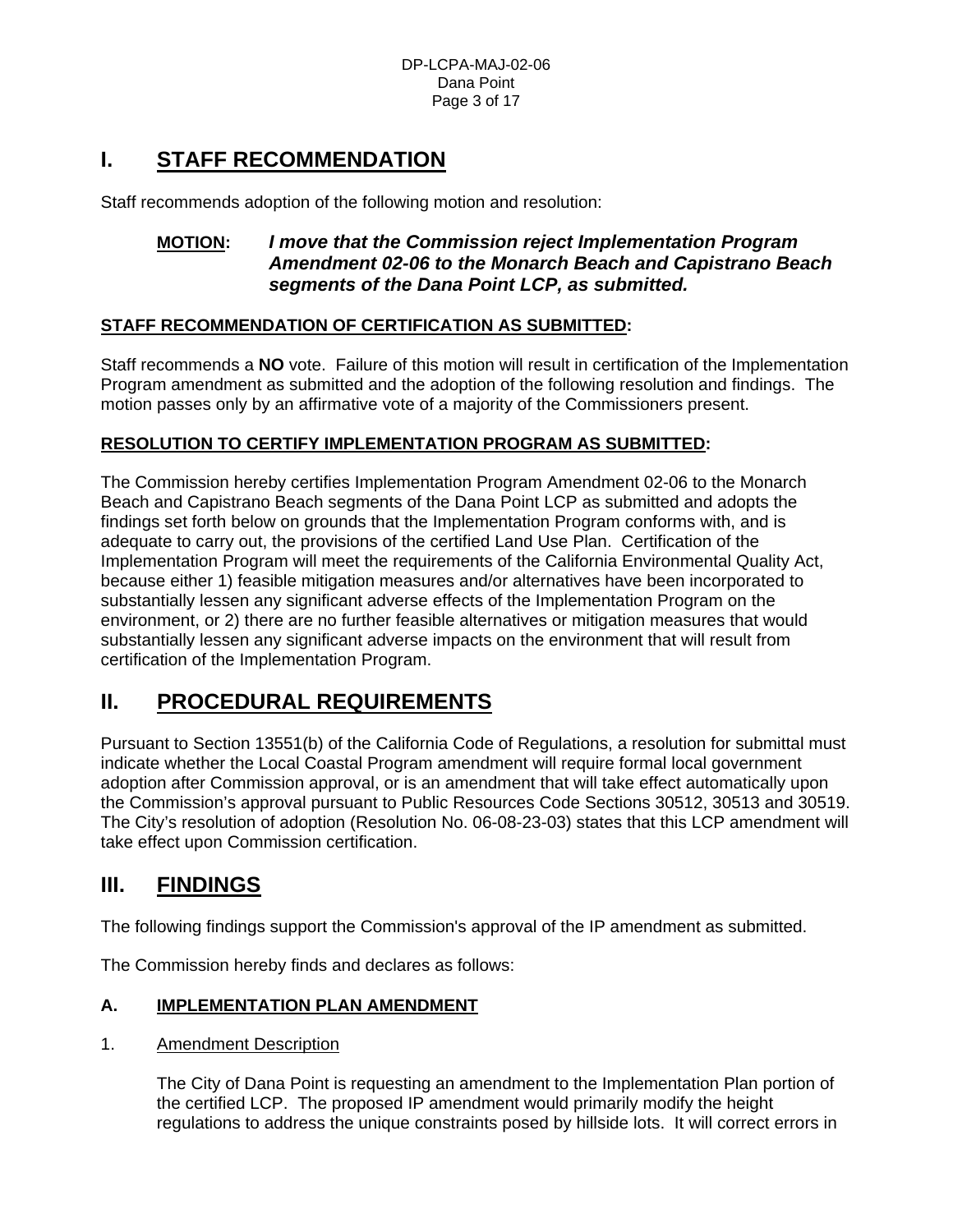### DP-LCPA-MAJ-02-06 Dana Point Page 4 of 17

the maximum allowed height standards for three-story structures on hillside lots and to eliminate, in most cases, the need for a variance from the height standards. This amendment also includes more restrictive regulations governing residential roof decks, building mass, floor area ratio, maximum building lot coverage, building height above a street while also providing opportunities for steeper residential driveway slopes to further reduce site grading and potential building height above a street. In addition, the amendment also establishes a new, case-by-case review process with a public hearing in front of the City's Planning Commission with story-pole staking for all applications for threestory residential structures whether or not those projects require a Coastal Development Permit. Any new development would continue to be subject to the requirements of the Coastal Zone and would be required to obtain a Coastal Development Permit. Here is a brief description of the amendments and their intended effects:

- 1) Revise the height limits to allow three story structures (with an additional 5-feet in height) on hillside properties.
- 2) Revise the standards for roof decks, disallowing permitted 5-foot encroachments above the height limits for access structures.
- 3) Adds flexibility to the requirements for setbacks/stepbacks at upper stories to reduce potential building mass.
- 4) Removes the limits to "habitable space" at the garage level.
- 5) Reduces the maximum allowed building lot coverage standards for single-family zones, from 60% to 50%.
- 6) Allows for greater driveway slope gradients for access to a garage.
- 7) Adds a requirement for a maximum .75 floor area ratio (FAR).
- 8) Adds a requirement placing a 14-foot limit on the height of residential structures above an upper street or upper property line.
- 9) Requires a public hearing for a Site Development Permit and story pole staking of all applications.

The standard of review for an amendment to an Implementation Plan is consistency with and adequacy to carry out the policies of the certified Land Use Plan.

## 2. Consistency with LUP Visual Impact Policies

Urban Design Element, Goal 1, Policy 1.4

*Preserve public views from streets and public places.* 

Urban Design Element, Goal 4, Policy 4.5

## *Protect and enhance existing public views to the ocean through open space designations and innovative design techniques.*

Many of the City's remaining vacant parcels are located on lots which have slopes of 20% or more. The City's method of measuring building height specifies that structures be measured from the lowest portion of the structure to the highest point of the structure. This does not pose a problem for relatively flat lots; however, it does for lots defined as "hillside lots" with slopes of 20% or more. Furthermore, lots that have less than 20% slopes are limited to two stories while property owners with lots sloping greater than 20% are allowed to construct three levels; however, three levels cannot be accommodated within the current height limits. Thus, to address the unique circumstances posed of steep topography and to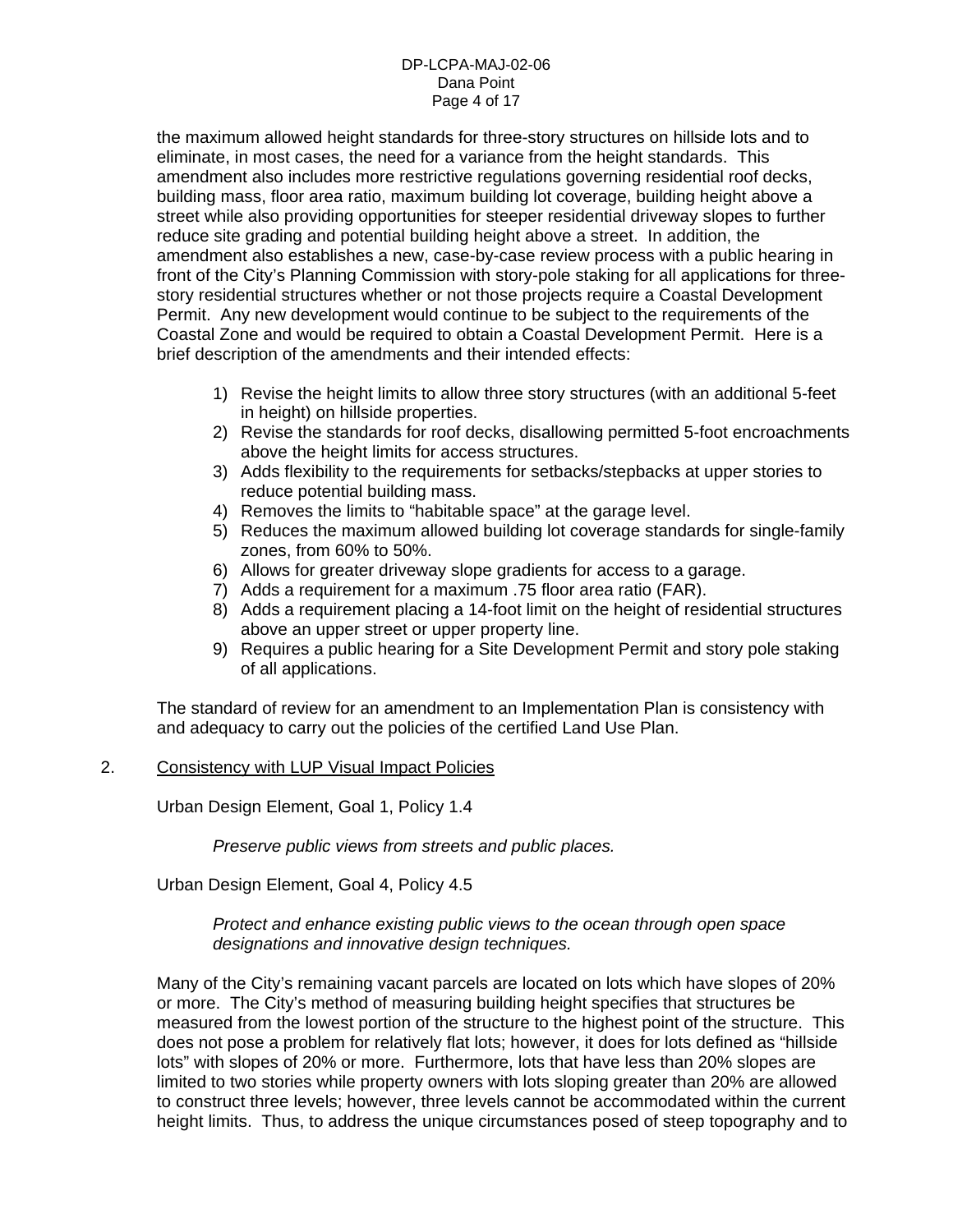provide the opportunity to actually construct three levels within allowable height limits, the maximum allowed heights have increased. In addition, to these height changes, the amendment also proposes many other regulations, for example, it prohibits "dog houses" (aka roof access structures) and places a 15-foot limit on the height of residential structures above an upper street or upper property line. Also, any new development would continue to be subject to the requirements of the Coastal Zone and would be required to obtain a Coastal Development Permit.

The proposed amendment would be consistent with the visual impact polices of the Land Use Plan. While the amendment states that the maximum height limits will be increased, these maximum height limits have already existed, but previously required a variance to obtain approval for these heights. Allowing this amendment would not result in impacts to public views, as these heights had already been established and determined to be consistent with public view policies in the Land Use Plan. In addition, the limitation of the height of the structure above an upper street or upper property line and the prohibition of "dog houses" would assist in achieving community character. In addition, the continued requirement that any new development to continue to be subject to the requirements of the Coastal Zone and be required to obtain a Coastal Development Permit, verifies that any potential impacts associated with any new project will continue to be identified and reviewed for compliance with the Land Use Plan. The applicant has provided a map that shows that the properties affected by the amendment aren't located in areas where public views are a significant issue.

Based on the changes described above and the entire language of the proposed IP amendment, the proposed amendment provides the required level of documentation detail necessary to implement the visual impact policies of the Land Use Plan. Therefore, the Commission finds that, as submitted, the IP amendment meets the requirements of and is in conformity with the visual impact policies of the certified Land Use Plan.

# **B. CALIFORNIA ENVIRONMENTAL QUALITY ACT (CEQA)**

Section 21080.9 of the California Public Resources Code – within the California Environmental Quality Act (CEQA) – exempts local governments from the requirement of preparing an environmental impact report (EIR) in connection with its activities and approvals necessary for the preparation and adoption of a Local Coastal Program (LCP). Instead, the CEQA responsibilities are assigned to the Coastal Commission. Additionally, the Commission's Local Coastal Program review and approval procedures have been found by the Resources Agency to be functionally equivalent to the environmental review process. Thus, under Section 21080.5 of CEQA, the Commission is relieved of the responsibility to prepare an environmental impact report for each Local Coastal Program submitted for Commission review and approval. Nevertheless, the Commission is required when approving a Local Coastal Program Amendment to find that the Local Coastal Program as amended conforms with other provisions of CEQA.

Pursuant to the California Environmental Quality Act (CEQA) and the Coastal Commission's regulations [see California Code of Regulations, Title 14, Sections 13540(f), 13542(a), 13555(b)] the Commission's certification of this Local Coastal Program Amendment must be based in part on a finding that it is consistent with CEQA Section 21080.5(d)(2)(A). That section of the Public Resources Code requires that the Commission not approve or adopt an LCP: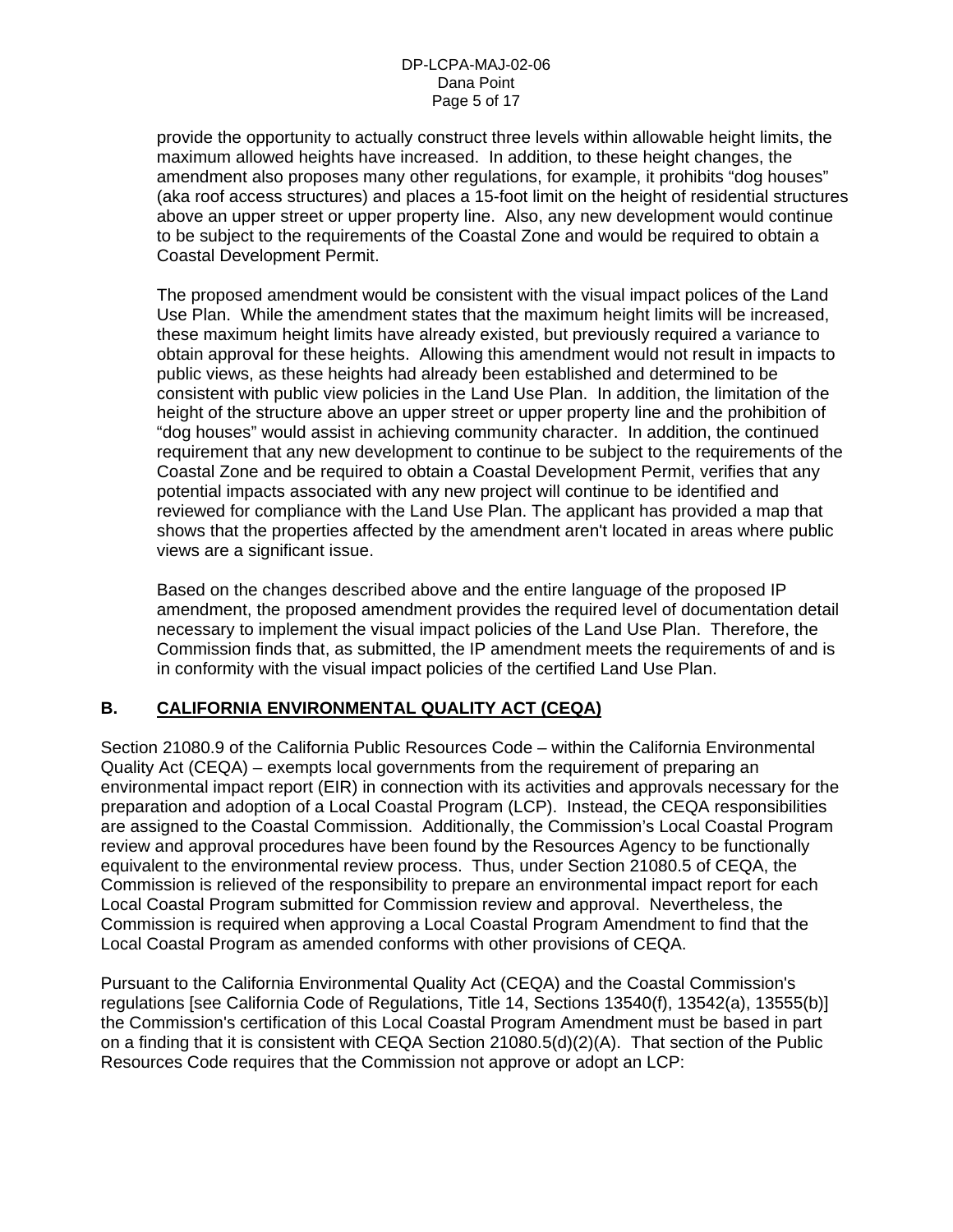### DP-LCPA-MAJ-02-06 Dana Point Page 6 of 17

 .*..if there are feasible alternatives or feasible mitigation measures available which would substantially lessen any significant adverse effect which the activity may have on the environment.* 

As outlined in this staff report, the proposed LCP amendment will be consistent with visual impact policies of the City of Dana Point Land Use Plan. As described above, the IP amendment is consistent with and adequate to carry out the policies of the Land Use Plan. Therefore, the Commission finds that approval of the LCP amendment will not result in significant adverse environmental impacts under the meaning of CEQA. There are no feasible alternatives under the meaning of CEQA which would reduce the potential for significant adverse environmental impacts. Therefore, the Commission certifies Dana Point LCP amendment request 02-06 as submitted.

H:\FSY\Staff Reports\May07\DPT-LCPA-MAJ-02-06-[City of Dana Point]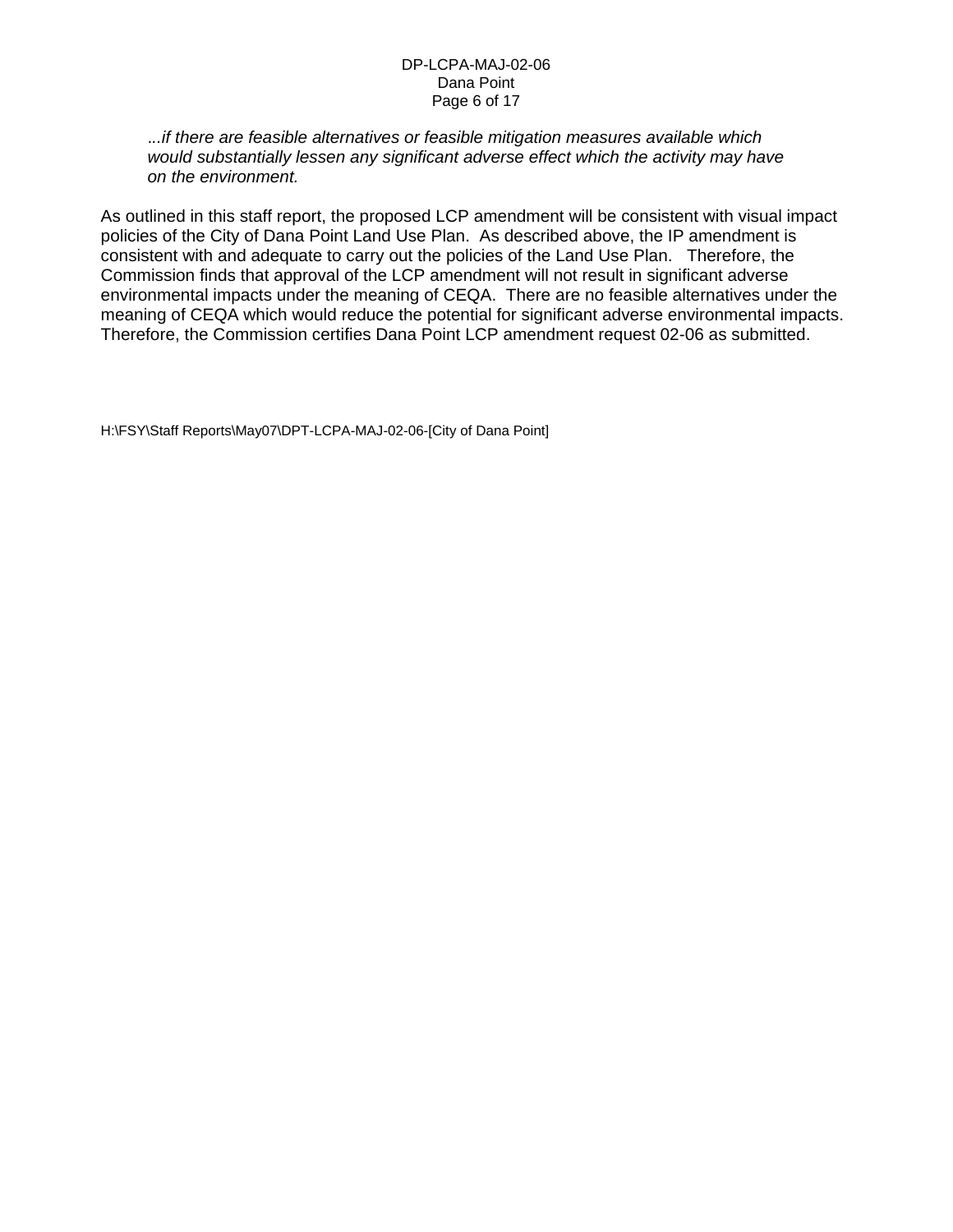### **RESOLUTION NO. 06-08-23-03**

### A RESOLUTION OF THE CITY COUNCIL OF THE CITY OF DANA POINT. CALIFORNIA, REGARDING LOCAL COASTAL PROGRAM AMENDMENT LCPA06-02 AND REQUESTING CERTIFICATION BY THE CALIFORNIA **COASTAL COMMISSION**

WHEREAS, after notice duly given pursuant to Government Code Section 65090 and Public Resources Code Sections 30503 and 30510, the Dana Point Planning Commission on March 1, 2006, held a public hearing to consider the adoption of Dana Point Local Coastal Program Amendment LCPA06-02 and recommended its approval to the City Council; and

WHEREAS, the City Council, after giving notice as prescribed by law, held public hearings on March 22 and April 12, 2006, regarding the proposed Dana Point Local Coastal Program Amendment LCPA 06-02, and the City Council finds that the proposed amendment is consistent with the Dana Point General Plan, the Local Coastal Program and the California Coastal Act; and

WHEREAS, the City Council of the City of Dana Point certifies that it intends to implement the Local Coastal Program in a manner fully consistent and in conformance with the California Coastal Act; and

NOW, THEREFORE, BE IT RESOLVED by the City Council of the City of Dana Point as follows:

Section 1. That the above recitals are true and correct and incorporated herein.

Section 2. That the Dana Point City Council approved Dana Point Local Coastal Program Amendment LCPA06-02 pursuant to Ordinance No. 06-02. LCPA06-02 pertains to residential building heights on hillside lots and also pertains to regulations governing residential roof decks, building mass, floor area ratio, maximum building lot coverage, building height above a street, residential driveway slopes and a public hearing review process that requires story poles for all applications for three story residential structures as outlined in Zone Text Amendment ZTA06-02 and LCPA06-02. A copy of Ordinance 06-02 approving LCPA06-02 and ZTA06-02 with the specific content of the proposed amendment is attached hereto as Exhibit A and is incorporated herein by this reference as though fully set forth herein.

Section 3. That the California Coastal Commission is hereby requested to consider, approve and certify Dana Point Local Coastal Program Amendment LCPA06-02.

Section 4. That pursuant to Section 13551(b) of the Coastal Commission Regulations, Dana Point Local Coastal Program Amendment DASTAN COMMISSION automatically take effect immediately upon California Coastal Commission approva provided in Public Resources Code Section 30512, 30513 and 30519.

EXHIBIT# Section 5. The City Clerk shall certify to the adoption of this **Begglution**. OF.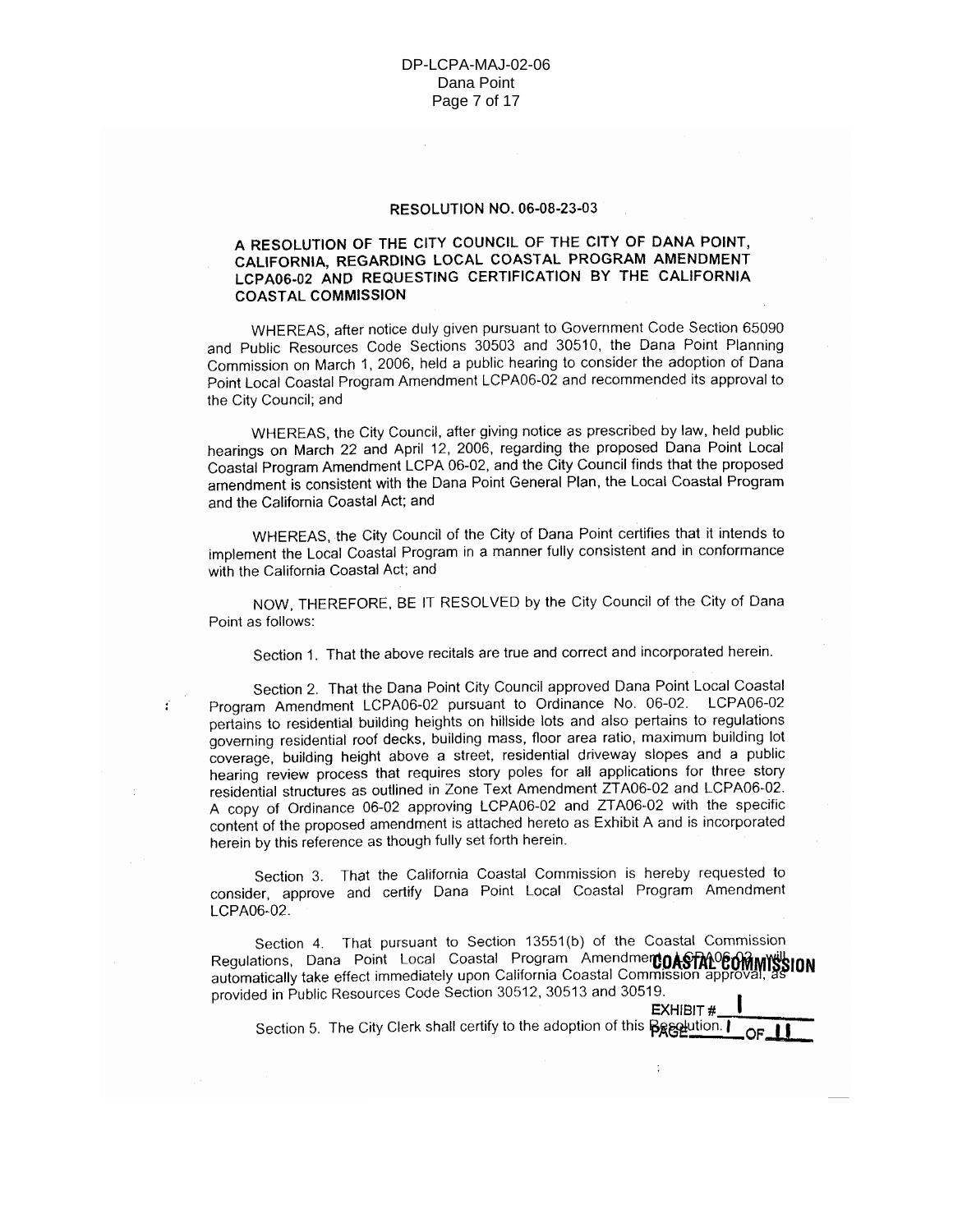### DP-LCPA-MAJ-02-06 Dana Point Page 8 of 17

PASSED, APPROVED, AND ADOPTED this 23<sup>rd</sup> day of August, 2006.

**ANDERSON, MAYOR** 

ATTEST:

Ware

Kathy Ward Acting City Clerk

STATE OF CALIFORNIA  $\lambda$ COUNTY OF ORANGE ) ss. CITY OF DANA POINT  $\mathcal{E}$ 

I, Kathy Ward, Acting City Clerk of the City of Dana Point, do hereby certify that the foregoing Resolution No. 06-08-23-03 was duly adopted and passed at a regular meeting of the City Council on the 23<sup>rd</sup> day of August,

AYES:

 $\mathcal{L}^{\mathcal{A}}$ 

Council Members Harkey, Lacy, and Rayfield, Mayor Pro Tem Chilton and Mayor Anderson

None NOES: ABSENT: None

ABSTAIN: None

**KATHY WARD** 

**ACTING CITY CLERK** 

**COASTAL COMMISSION** 

**EXHIBIT#** ŌË PAGE.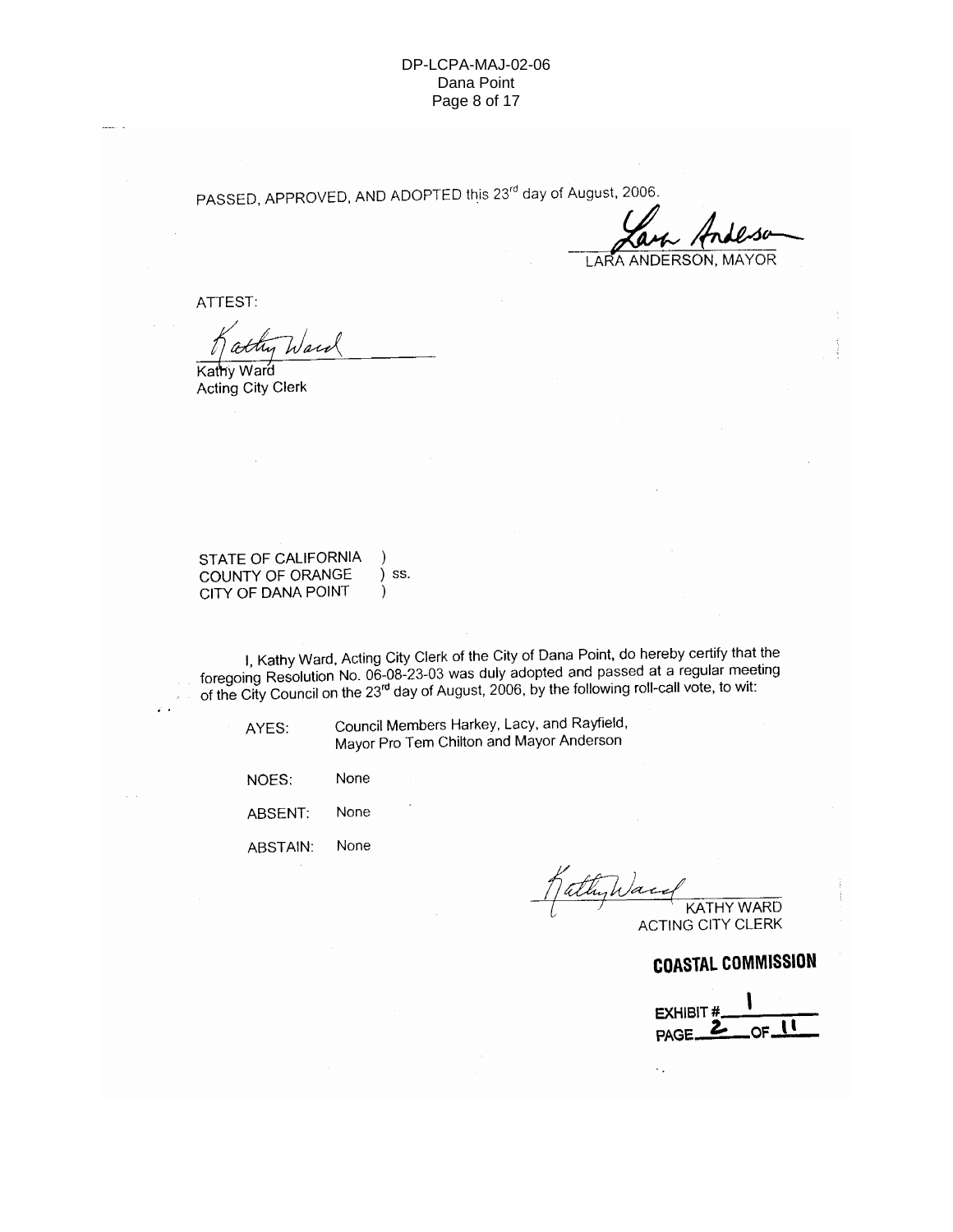#### **EXHIBIT A**

#### ORDINANCE NO. 06-02

AN ORDINANCE OF THE CITY COUNCIL OF THE CITY OF DANA POINT, CALIFORNIA, FOR A ZONE TEXT AMENDMENT AND LOCAL COASTAL PROGRAM AMENDMENT TO THE CITY OF DANA POINT ZONING CODE REGULATIONS FOR RESIDENTIAL ZONES.

APPLICANT: FILE NUMBER:

 $\mathbb{R}^2$ 

Community Development Department 0610-15/ZTA06-02/LCPA06-02/Citywide

Ц,

The City Council for the City of Dana Point does hereby ordain as follows:

WHEREAS, the City has conducted a review of height variances requested for residential structures located hillside lots; and

WHEREAS, the City desires to modify the height regulations to address the unique constraints posed by hillside lots; and

WHEREAS, the City Council created the Residential Building Height Task Force to make recommendations to the Planning Commission for improvements to the building height regulations for hillside properties; and

WHEREAS, the Planning Commission did, on the 1st of March, 2006, hold a duly noticed public hearing as prescribed by law to consider the recommendations of the Residential Building Height Task Force and voted to recommend the City Council approve the said request; and

WHEREAS, the City Council did, on the 22nd of March, 2006, hold a duly noticed public hearing as prescribed by law to consider said request; and

WHEREAS, as said public hearing, upon hearing and considering all testimony, if any, of all persons desiring to be heard, said Council considered all factors to Zone Text Amendment ZTA06-02 and Local Coastal Program Amendment LCP06-02; and

WHEREAS, the City's proposed amendments are identified as Exhibit A, attached hereto and made a part of this Ordinance.

NOW, THEREFORE, BE IT ORDAINED by the City Council of the City of Dana Point as follows:

- That the above recitations are true and correct. A)
- That based on the evidence presented at the public hearing, the Council B) adopts the following findings:

## **COASTAL COMMISSION**

EXHIBIT

,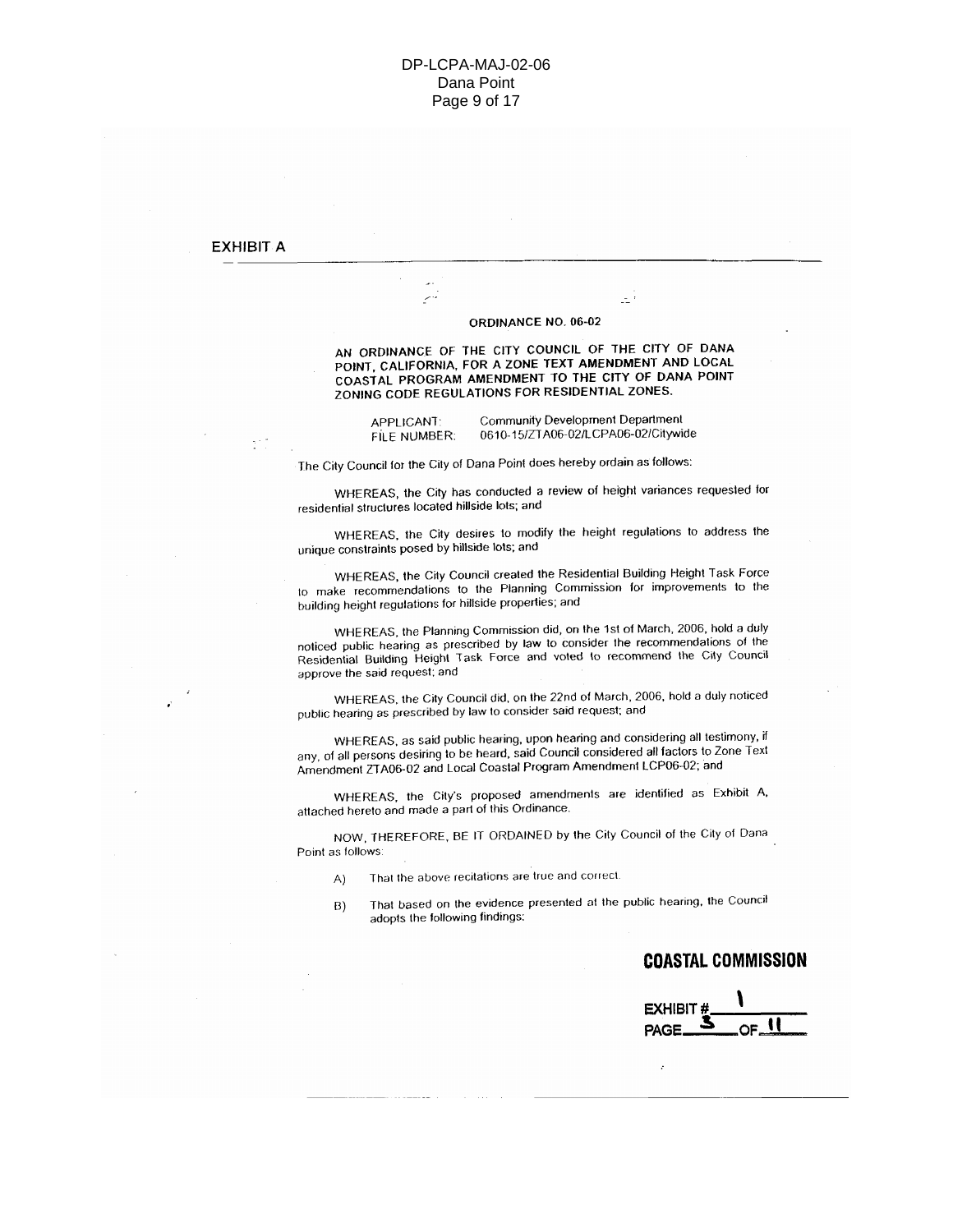#### ORDINANCE NO. 06-02 Page 2

#### Findings:

- 1. That the public and affected agencies have had ample opportunity to participate in the review of the Ordinance which will require an amendment to the City's Zoning Code (ZTA06-02) and Local Coastal Program (LCPA06-02) and the City Council of the City of Dana Point reviewed the item at a public hearing on March 22, 2006.
- 2. The amendment proposed is consistent with the Dana Point General Plan and Local Coastal Program.
- 3. The proposed amendment complies with all other applicable requirements of state law and local ordinances.
- 4. That the public and affected agencies have had ample opportunity to participate in the Local Coastal Program Amendment (LCPA) process. Notice for the proposed action included a 1/8th page advertisement published in the Dana Point News on March 7, 2006. Notice of the hearing was mailed to affected agencies and interested parties. Notices were also posted on March 8, 2006 at the Dana Point City Hall, the Dana Point Post office, the Capistrano Beach Post office, and the Dana Point Library.
- 5. That all policies, objectives, and standards of the LCPA conform to the requirements of the Coastal Act, including that the land use plan as amended is in conformance with and adequate to carry out the Chapter Three policies of the Coastal Act.
- 6. That the Coastal Act policies concerning specific coastal resources, hazard areas, coastal access concerns, and land use priorities have been applied to determine the kind locations, and intensity of land and water uses. The proposed amendment would not result in any modifications to the City's land use plans. Therefore, no changes of intensity of land and water uses would occur.
- 7. That the level and pattern of development proposed is reflected in the Land Use Plan, Zoning Code, and Zoning Map. No changes to the level and pattern of development would occur as result of the proposed LCPA. Therefore, the LCPA is reflected in the City's existing General Plan, Zoning Code and Zoning Map.
- 8. That a procedure has been established to ensure adequate notice of interested persons and agencies of impending development proposed after certification of the LCPA. The proposed LCPA would not result in development beyond what is identified in the existing General Plan. Noticing of impending development to occur after certification of the LCPA will be consistent with procedures detailed in the City's Zoning Code.

## **COASTAL COMMISSION**

**EXHIBIT #** PAGE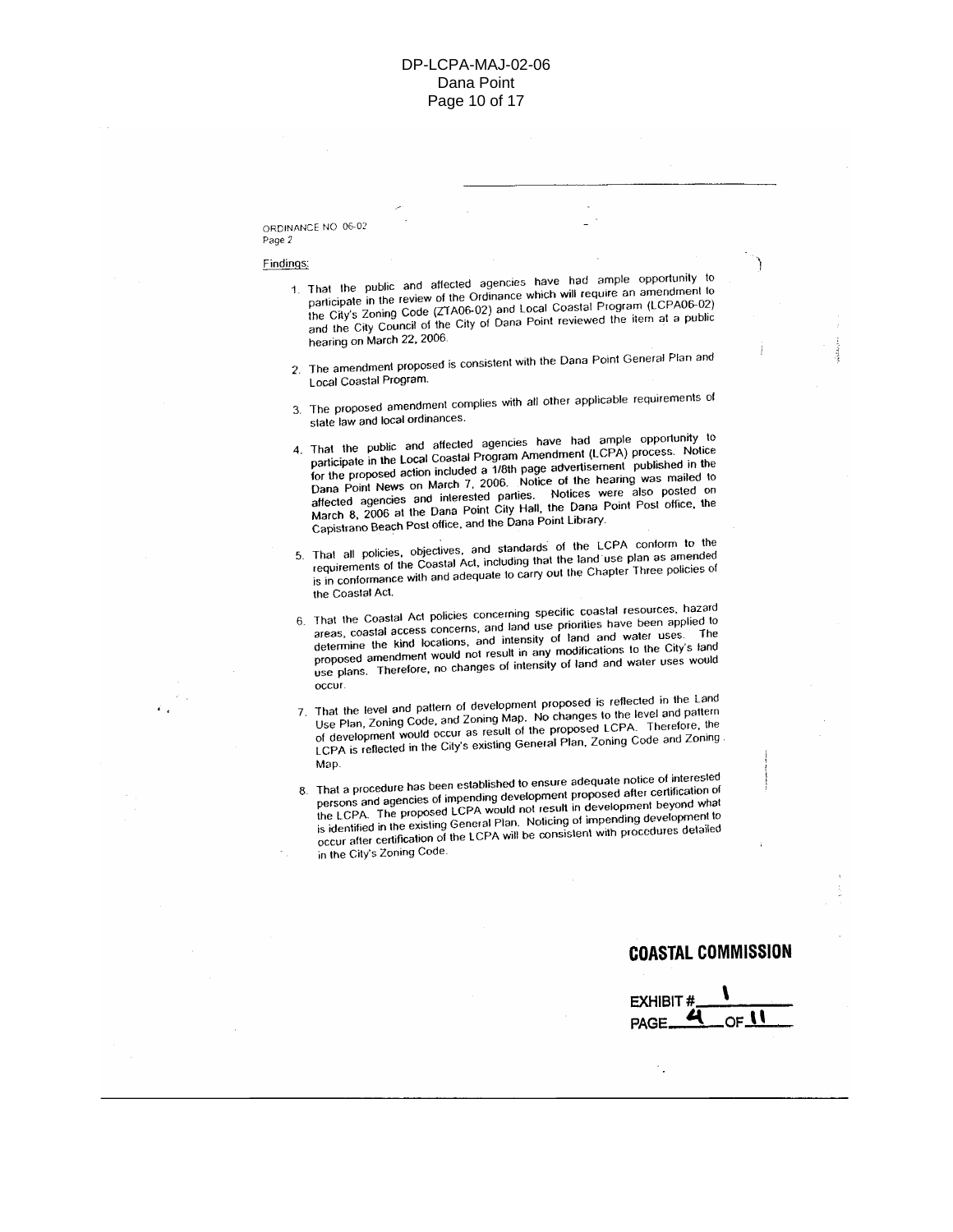ORDINANCE NO 06-02 Page 3

> 9. That zoning measures are in place (prior to or concurrent with the LCPA) which are in conformance with and adequate to carry out the coastal policies of the Land Use Plan. The City's existing Zoning Code is in conformance and adequate to carry out the coastal policies of the General Plan.

If any section, subsection, sentence, clause, phrase, or portion of this Ordinance, is for any reasons held to be invalid or unconstitutional by the decision of any court of competent jurisdiction, such decision shall not affect the validity of the remaining portions of this Ordinance. The City Council hereby declares that it would have adopted this Ordinance, and each section, subsection, subdivision, sentence, clause, phrase, or portion thereof, irrespective of the fact that any one or more sections, subsections, subdivisions, sentences, clauses, phrases, or portions thereof be declared invalid or unconstitutional.

PASSED, APPROVED, AND ADOPTED this 12th day of April, 2006.

ATTEST:

ź

CLERK **REAH EHRING, CITY** 

## **COASTAL COMMISSION**

**EXHIBIT#** PAGE. OF.

 $\mathcal{I}$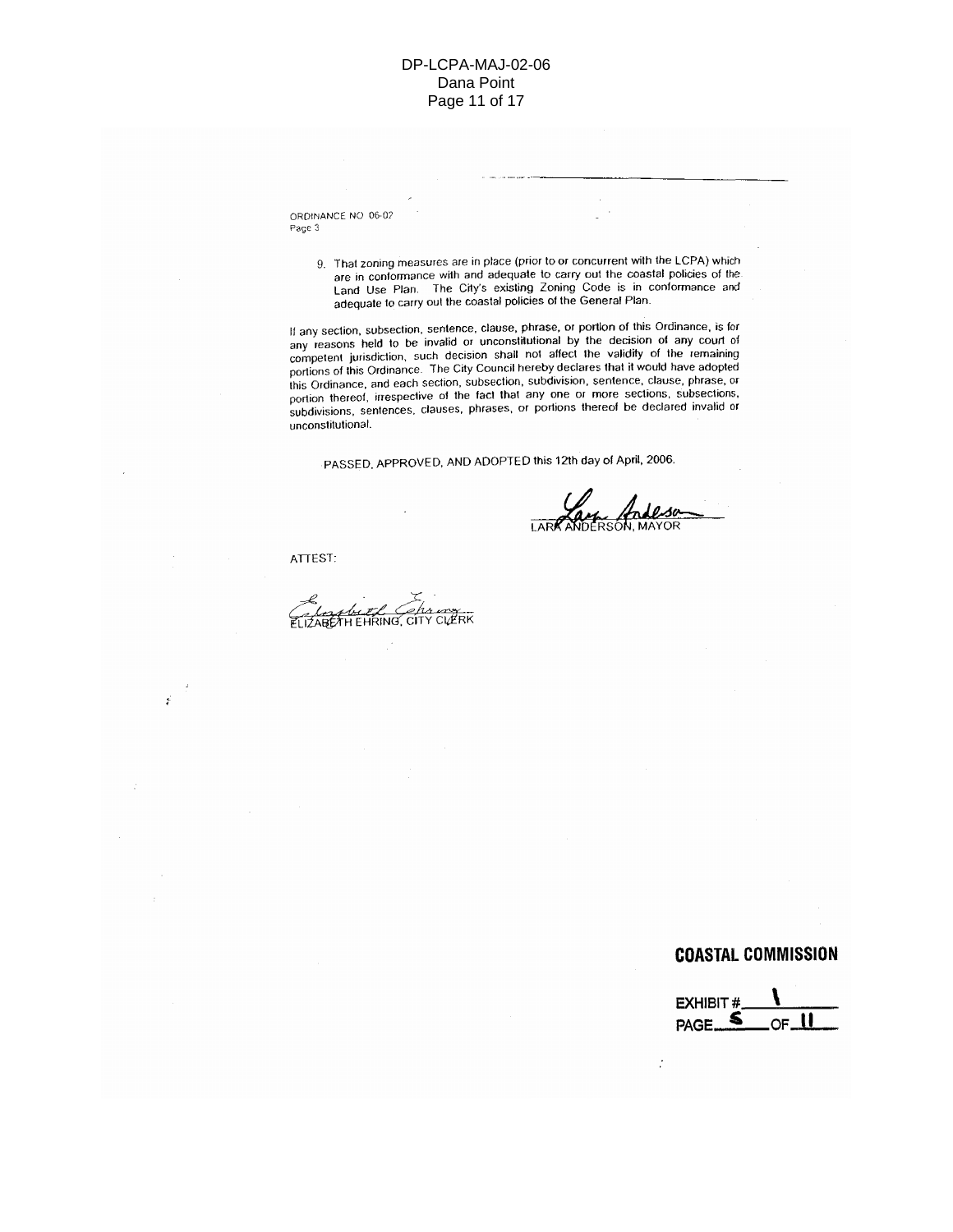### DP-LCPA-MAJ-02-06 Dana Point Page 12 of 17

ORDINANCE NO. 06-02 Page 4

STATE OF CALIFORNIA )<br>COUNTY OF ORANGE )<br>CITY OF DANA POINT ) ) ss

1, ELIZABETH EHRING, City Clerk of the City of Dana Point, California, do<br>hereby certify that the foregoing Ordinance No. 06-02 was duly introduced at a regular<br>meeting of the City Council on the  $22^{nd}$  day of March, 200

| AYES: | Council Members Harkey, Lacy, Rayfield,<br>Mayor Pro Tem Chilton, and Mayor Andersor |
|-------|--------------------------------------------------------------------------------------|
|       |                                                                                      |

| NOES:    | None |  |
|----------|------|--|
| ABSTAIN: | None |  |

ABSENT: None

 $\mathcal{L}^{(2)}$ 

he th ELIZABETH EHRING, CITY CIERK

Ć

℩

# **COASTAL COMMISSION**

**EXHIBIT#** 6 PAGE\_ OF

 $\mathbb{C}_\ell$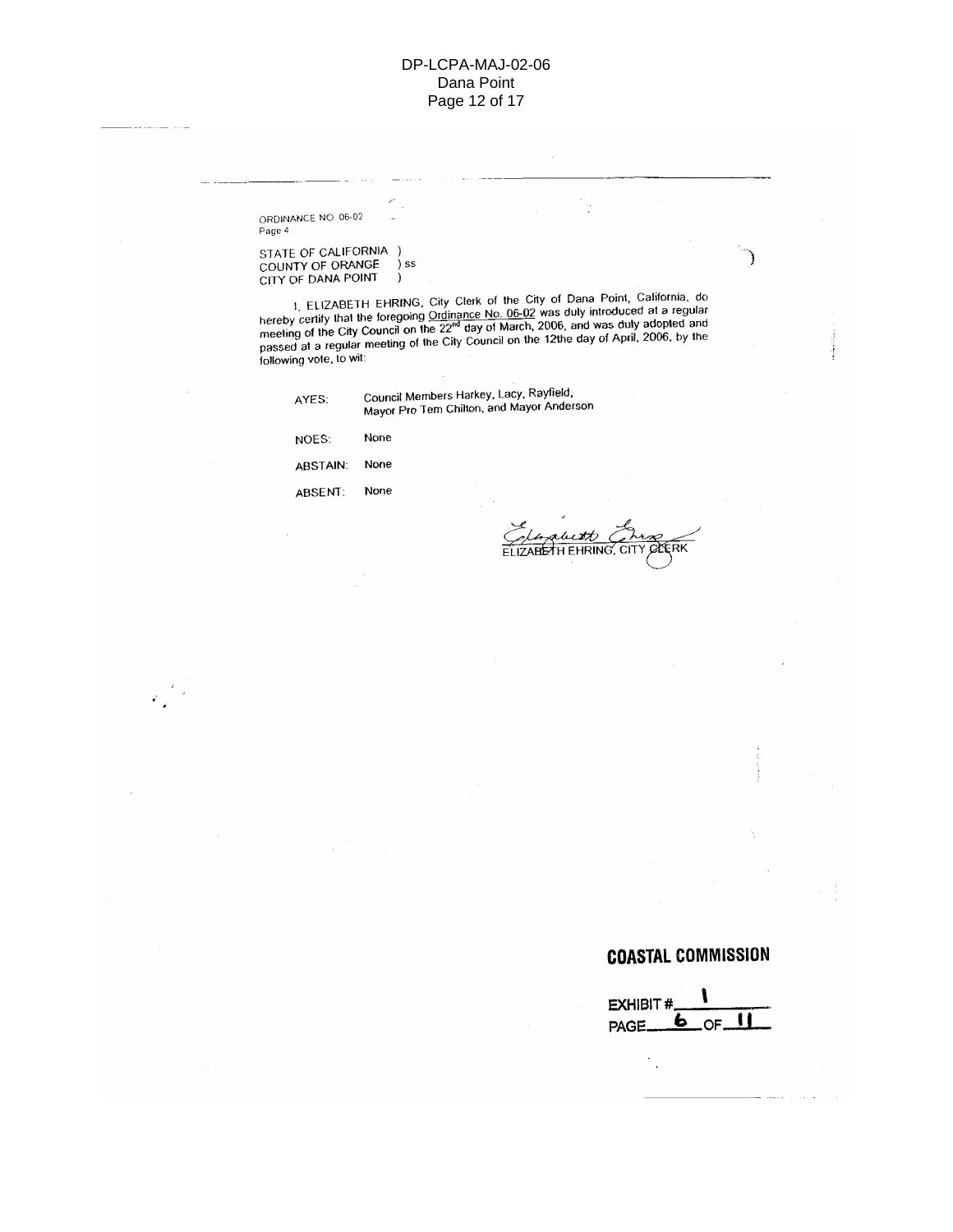### DP-LCPA-MAJ-02-06 Dana Point Page 13 of 17

ORDINANCE NO. 06-02 Page 5

Point;

÷

STATE OF CALIFORNIA ) COUNTY OF ORANGE ) ss CITY OF DANA POINT  $\cdot)$ 

#### AFFIDAVIT OF POSTING **AND PUBLISHING**

ELIZABETH EHRING, being first duly swom, deposes, and says:

That she is the duly appointed and qualified City Clerk of the City of Dana

That in compliance with State Laws of the State of California, ORDINANCE NO. 06-02, being:

> AN ORDINANCE OF THE CITY COUNCIL OF THE CITY OF DANA POINT, CALIFORNIA, APPROVING A ZONE TEXT AMENDMENT ZTA06-02 AND LOCAL COASTAL PROGRAM<br>AMENDMENT LCPA06-02 TO THE CITY OF DANA POINT ZONING CODE REGULATIONS FOR RESIDENTIAL ZONES.

was published in summary in the Dana Point News newspaper on the 6th day of April 2006, and the 20th day of April 2006, and, in further compliance with City Resolution No. 91-10-08-1, on the 31st day of March, 2006, and the 13th day of April, 2006, was caused to be posted in four (4) public places in the city of Dana Point, to with

> Dana Point City Hall Capistrano Beach Post Office Dana Point Post Office Dana Point Library

ELIZABETH EHRING, CITY CLORK Dana Point, California

### **COASTAL COMMISSION**

**EXHIBIT#** PAGE

 $\ddot{\cdot}$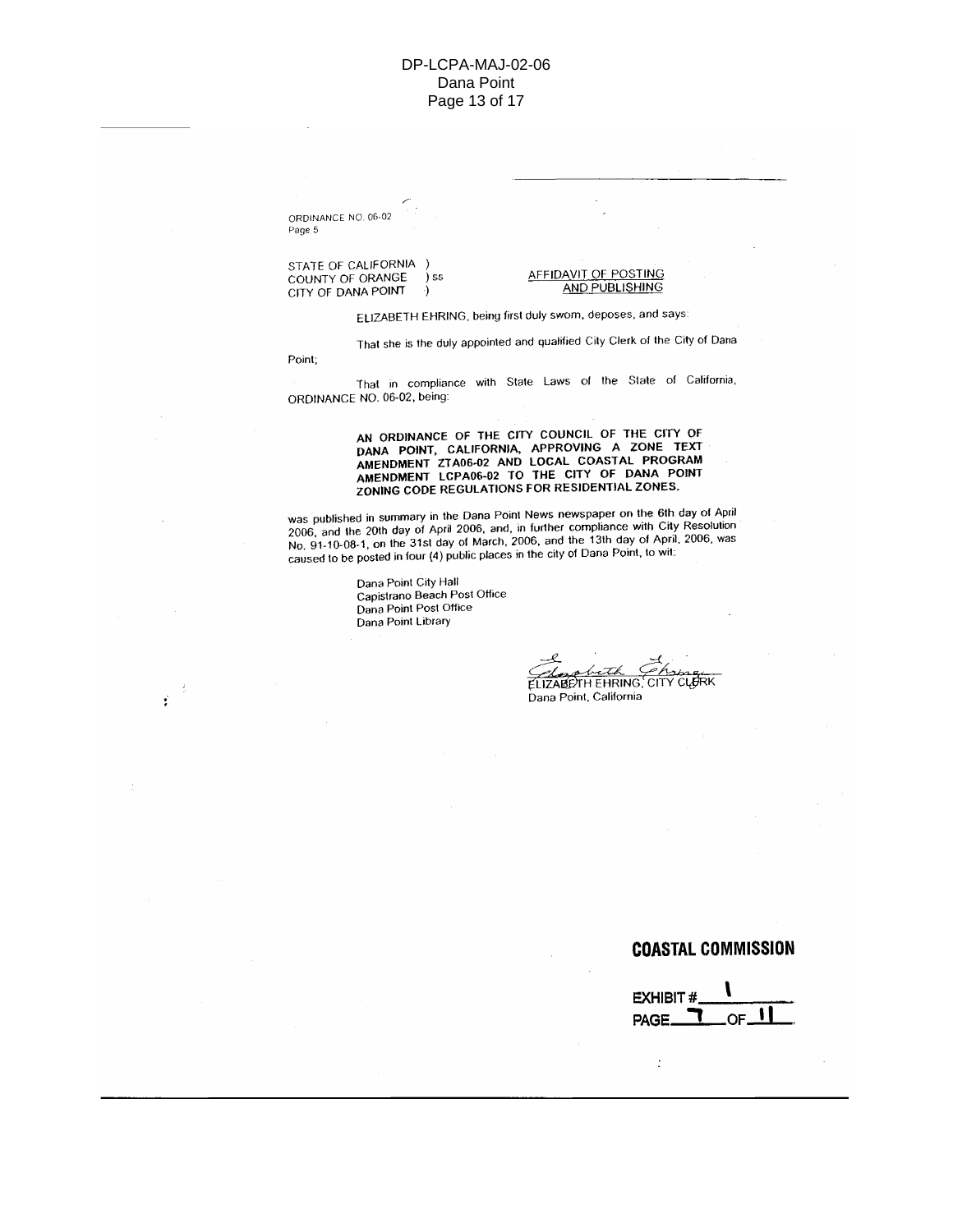ORDINANCE NO. 06-02 Page 6

### ЕХНІВІТ А

### To CITY COUNCIL ORDINANCE 06-xx AMENDMENTS TO RESIDENTIAL BUILDING HEIGHT STANDARDS

Section 9.05.110 (a)(4) - Measurement of Building Height, to be amended as follows:

(4) Subject to the approval of a Site Development Permit, a residential structure proposed in a hillside condition may be allowed to have three stories in accordance with the following provisions:

(A) For purposes of this Section, a hillside condition shall mean a lot with a topographic slope<br>percentage, as defined in Section 9.75.190, either front to rear or side to side, of twenty (20) percent or personalistic to account our content of other hands and the content of our or side, or interns (zu) percent or greater. The topographic stope percentage shall be calculated by determining the vertical differential<br>between the highest elevation point of the property at the front or rear property line (whichever is higher)<br>and the lo between the two points.

(B) Three story structures shall be designed so that the second story has an average, additional yard setback area of five feet (5') times the total width of the structure at the street elevation and the third story, an a study, an average entimated provides area shall occur on the portions of the structure having three<br>street elevation. This additional setback area shall occur on the portions of the structure having three<br>stories exposed a specified in Section 9.05.080 (Projections into Required Yard Areas).

(C) Residential structures having three stories shall be limited to a maximum Floor Area Ratio (FAR) of (v) income that we have a complete the set of the set of the set of the set of the set of the set of the set of the set of the set of the set of the set of the set of the set of the set of the set of the set of the set of the floor area when calculating the FAR.

(D) Building height shall be measured as specified in Section 9.05.110 (a)(2), and in no case may the<br>overall height of the structure exceed thirty-three (33) feel or as specified in Section 9.05.110 (a)(7).

(E) The applicant shall demonstrate that the proposed design will result in a reduction in grading and the ושות האמצע של מאוד האמצע של הוא הוא המאסיק האמצע של האמצע של האמצע האמצע האמצע הוא האמצע הוא האמצע היה השל disruption to existing topography that would be incurred with a standard two-story design, on the subject<br>site, pu

(F) The height of the third story shall not exceed a height of fourteen (14) feet above the upper property ing the magin of the time stery show the executive of neight of reditional properties discussed the upper like<br>line or upper street curb elevation, as measured perpendicular to any point along said line or curb.

(G) Applications for Site Development Permits to allow three story developments on hillside properties in proposition of the second processes in the City's application requirements for a Site Development shall include story pole staking as described in the City's application requirements for a Site Development Permit.

### **COASTAL COMMISSION**

**EXHIBIT#** B OF PAGE.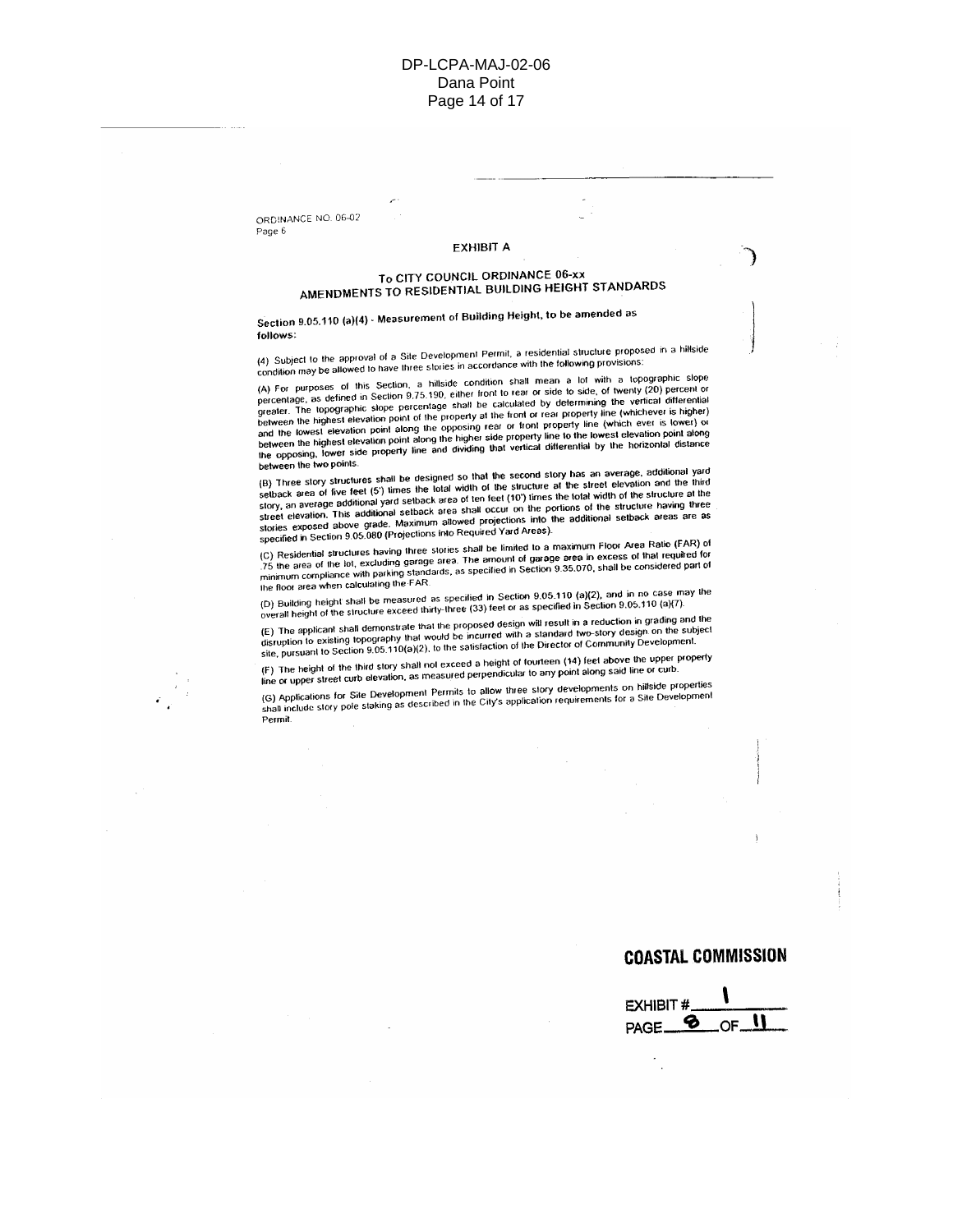### DP-LCPA-MAJ-02-06 Dana Point Page 15 of 17



approval by the Planning Commission.<br>(6) Additional criteria in determining maximum building height in residential districts are as follows:

| Criteria                                            | <b>Height Limit</b> |
|-----------------------------------------------------|---------------------|
| Roof pitch of 6/12 or greater                       | 28 feet             |
| Roof pitch of 3/12 or greater<br>but less than 6/12 | 25 feet             |
| Roof pilch of less than 3/12                        | 24 feet             |

# **COASTAL COMMISSION**

l EXHIBIT#.  $\overline{\mathbf{a}}$ PAGE\_ OF\_ П

 $\dot{\cdot}$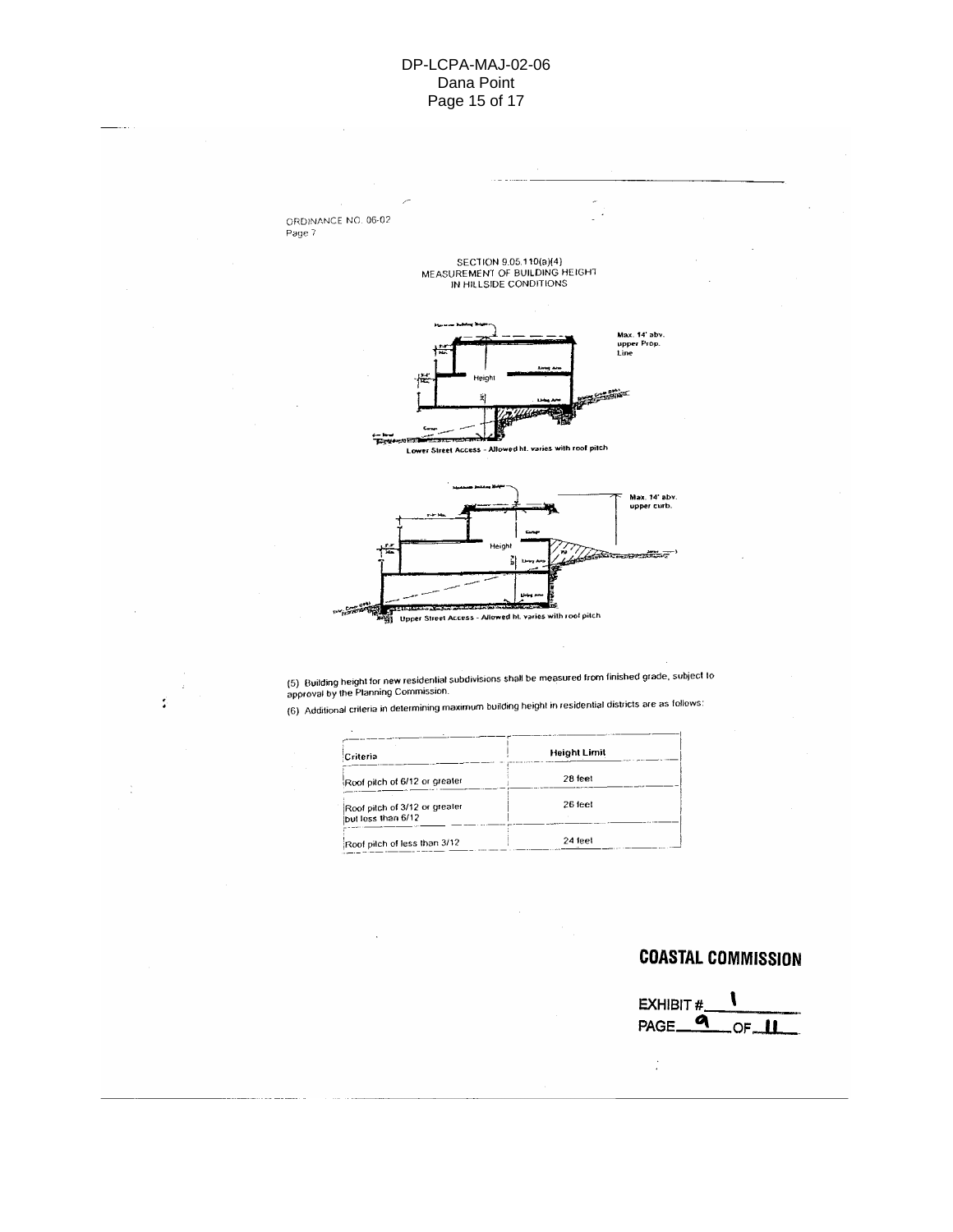### DP-LCPA-MAJ-02-06 Dana Point Page 16 of 17

ORDINANCE NO. 06-02 Page 8

(7) Building height for hillside lots in residential districts is as follows:

| Criteria                                           | <b>Height Limit</b> |  |  |
|----------------------------------------------------|---------------------|--|--|
| Fors with 20% or greater stope per section 90 2120 |                     |  |  |
| Roof pitch of 6/12 or greater                      | 33 feet             |  |  |
| Roof pitch of 3/12 or greater                      | 31 feet             |  |  |
| but less than 6/12                                 |                     |  |  |
| Roof pitch of less than 3/12                       | 29feet              |  |  |

Section 9.05.230 - Roof Decks, to be amended as follows:

9.05.230 Roof Decks.

Roof decks are permitted, subject to approval of a Minor Site Development Permit, in any zoning district<br>provided that they meet the following development standards:

(a) In residential districts, the permitted area of all roof decks per dwelling unit may not exceed twenty-<br>five (25) percent of the roof area of the story directly below the deck or three hundred (300) square feet,

(b) In residential districts, the guardrail and other objects, whether permanent or temporary, which rest<br>upon the roof deck such as patio furniture, landscaping, and storage, may not exceed the district's<br>required height

(c) The roof deck shall be architecturally compatible with the existing exterior materials and colors of the 

(d) The roof deck area shall be appropriately designed so as not to be visible from all sides of the

structure or from the grade below. Appropriate screening shall be architecturally compatible with and integrated into the existing structure as Appropriate screening shari be arcritectureny companing murrants into anegrated into the existing subcrure as<br>determined by the Director of Community Development. The solid screening may include roofing, solid<br>parapet wal

(e) The deck shall be compatible with the color of the existing roof material or structure, yet it shall not be te) The deck shall be compalible with the cold of the existing roof thatefiel or stiffe.<br>The deck shall reflect glare onto surrounding properties at a higher elevation.

(f) In residential districts, exterior stairways and other access features such as stairwells or elevators for it) an respectivel obtained, existed station of the street process restores such as statingles of grevators of<br>access to roof decks shall not exceed the residential zoning district's height limit and shall be<br>architectural

(g) All furniture and accessories located on a roof deck shall be secured as necessary to prevent wind

damage or dislocation.

Section 9.35.050(b)(3)- Access, to be amended as follows:

(3) Driveway Grades:

(A) Entry Driveways:

1. Four (4) or less residential dwellings:

## **COASTAL COMMISSION**

ì

| EXHIBIT #_         |  |     |
|--------------------|--|-----|
| PAGE <sub>UO</sub> |  | 20F |